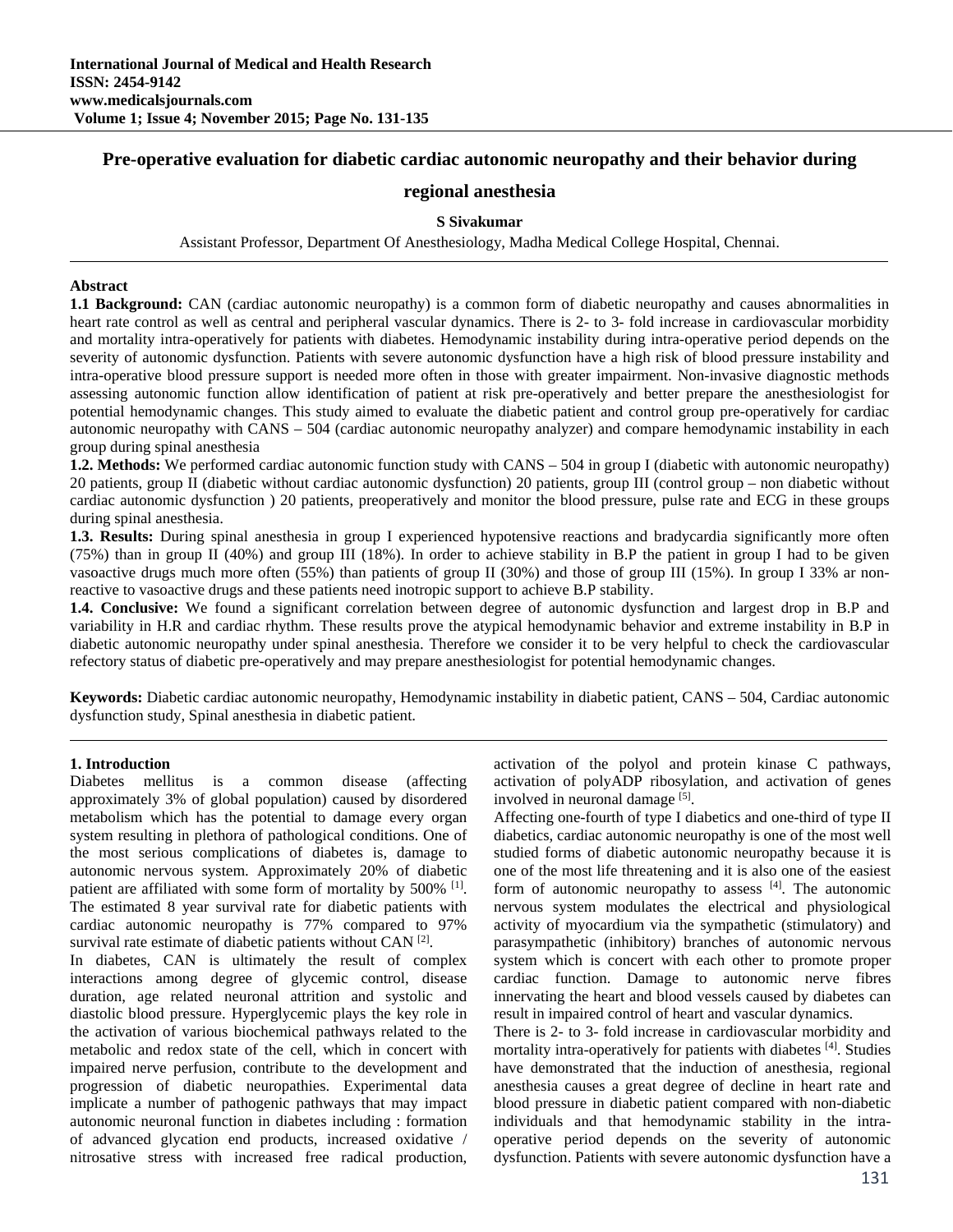high risk of blood pressure instability, intra-operative blood pressure support is needed more often in those with greater impairment. Intra-operative hypothermia, which may decrease drug metabolism and affect wound healing and impaired hypoxic induced ventilatory drive have also been shown to be associated with the presence of CAN. Non-invasive diagnostic methods assessing autonomic function allow identification of risk patient pre-operatively and better prepare the anesthesiologist for potential hemodynamics. This study aimed on Pre-operative evaluation for diabetic autonomic neuropathy using CANS 504 (cardiac autonomic neuropathy system analyzer) and their behavior during regional anesthesia.

#### **3. Materials and Method**

A randomized controlled, prospective comparative study was done to compare the behavior of diabetic patient with cardiac autonomic neuropathy and non-diabetic patient without cardiac autonomic neuropathy during spinal anesthesia. The study was conducted after approval by the hospital ethical committee and an informed written consent was obtained from all.

A total number of 60 ASA II & III patients belonging to age group of  $40 - 60$  years were divide into three groups  $20$ ,  $20$ ,  $20$ respectively. Group I - patients with diabetic mellitus having cardiac autonomic neuropathy, Group II - diabetic patient without cardiac autonomic neuropathy and group III - control patients non-diabetic without cardiac autonomic neuropathy. Along with routine investigations, pre-operative evaluation for cardiac autonomic neuropathy is done with CANS 504 (cardiac autonomic neuropathy system analyzer).

#### **3.1 Inclusion criteria**

#### **Case**

- $\bullet$  Age: 40- 60 years.
- Sex: both male and female.
- $\bullet$  Diabetes mellitus > 3 years
- ASA II & III

## **Control**

- $\bullet$  Age: 40- 60 years.
- Sex: both male and female.
- Not a known diabetes mellitus
- ASA I

## **3.2. Exclusion criteria**

- Age < 40  $&$  >60 years.
- PS IV

## **3.3 Equipments required**

- CANS 504 cardiac autonomic neuropathy system analyzer.
- ECG monitor
- Sphygmomanometer.
- Pulse oxymeter.

CANS-504 is an important tool to measure and diagnose autonomic dysfunction using ECG R-R interval and automatic B.P measurement. Along with routine investigations, preoperative evaluation for cardiac autonomic neuropathy is done with CANS 504 (cardiac autonomic neuropathy system analyzer).

CANS-504 is connected to the computer through RS 232 serial communication. After connecting all accessories to unit, patient should be in supine position. Attach ECG electrodes and record

1. Resting ECG,

- 2. deep breathing ECG,
- 3. supine and response to standing ECG,
- 4. valsalva ECG.

Attach B.P cuff to the patient, and record

- 1. Supine B.P, standing B.P,
- 2. Hand grip B.P (beforehand grip and after 5 min. of 30 % hand grip).

E.C.G test 1 - 4 done to evaluate parasympathetic function.

B.P test 5 - 6 done to evaluate sympathetic function.

Each test were graded 0,1,2. (0- normal, 1- borderline, 2 abnormal).

After analyzing the grades of the each test, patients were diagnosed as early or definite parasympathetic and sympathetic involvement.

After pre-operative CANS study, intra-operatively under aseptic precaution, for each patient subarachnoid block given at L2 –L3 level, volume 3 ml of 0.5% bupivacaine given. Sensory level obtained up to T4-T5 level. Intra -operative recording of ECG rate and rhythm, B.P, pulse rate were done for each 5 minutes in first 30 minutes and then for each 15 minutes till the end of surgery. Injection ephedrine 6mg given intra-venously if systolic B.P falls below 90mmHg or 20% of baseline values. Injection atropine 0.6 mg given i.v pulse rate falls below 60/min.

## **4. Results**

In group I, during spinal anesthesia, the fall in B.P was more frequent (75%) and they need more doses of inj. Ephedrine (42%) (Table: 1) and 33% patient in group I are non reactive to inj. Ephedrine and they need inotropic support for B.P stability. 5 patients in group I have abnormal results i.e grade II in all five test of autonomic function study. Those five patients were non responsive to inj. ephedrine during hypotensive reactions. They need inotropic support for hemodynamic stability. The occurrence of bradycardia (50%) during hypotensive reaction is also frequent among group I and need atropine (40%) (Table: 2). In group II, fall in B.P was frequent (40%) but less than group I and more frequent than group III. In group III fall in B.P was less frequent (18%) (Table: 1) and need less doses of inj. Ephedrine (15%). Fall in B.P can be managed even with intra-venous fluids in most cases. Hypotensive reactions are less frequently accompanied with bradycardia (10%) (table: 2). From the ANOVA and POST HOC test we can find a significant difference in systolic and diastolic B.P between group I and GROUP III. But there was less significant difference in B.P between group I and group II, group II and group III (table: 3) (table: 4). From ANOVA we find significant difference in pulse rate between group I, II, III at various time interval during intra- operatively(table:5).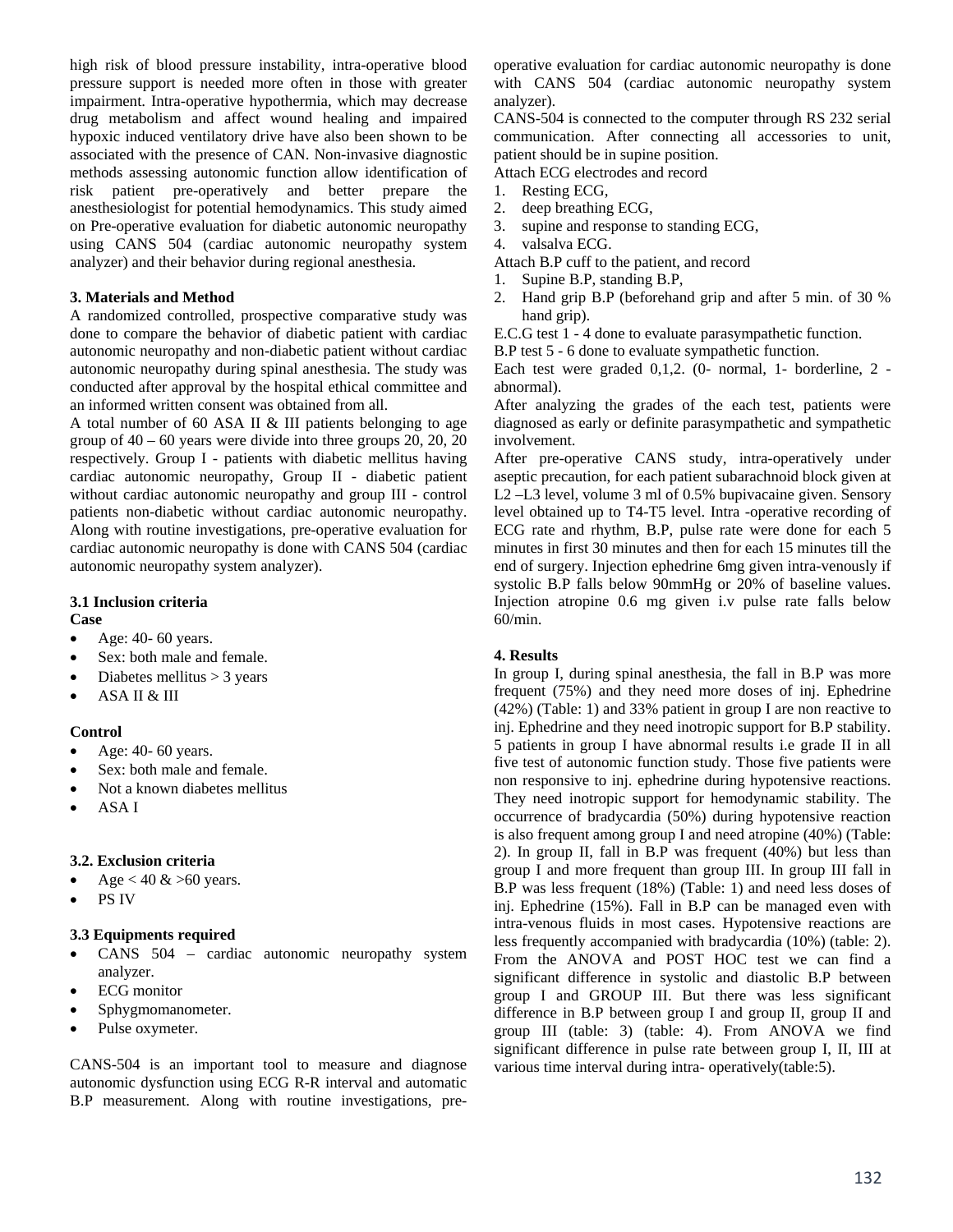# **Bar Chart**

 $\begin{array}{c}\n1 \\
2 \\
3\n\end{array}$ 









**Fig 2**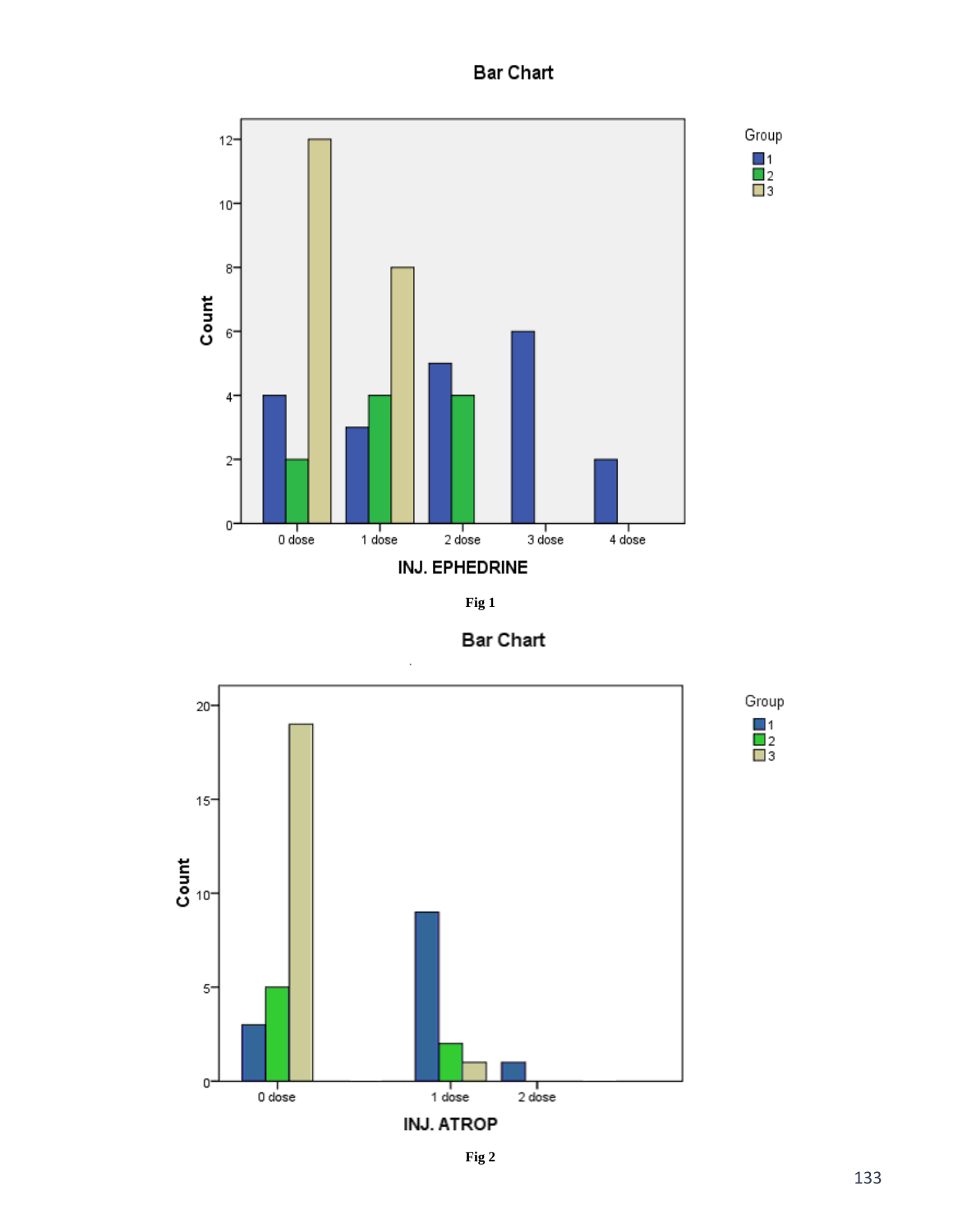**Table 1:** Post Hoc Tests

| <b>Multiple Comparisons</b> |                |                |                       |            |      |  |
|-----------------------------|----------------|----------------|-----------------------|------------|------|--|
| <b>LSD</b>                  |                |                |                       |            |      |  |
| Dependent Variable          | $(I)$ Group    | $(J)$ Group    |                       |            |      |  |
|                             |                |                | Mean Difference (I-J) | Std. Error | Sig. |  |
| 25 Minutes Systolic         | 1              | $\mathfrak{D}$ | 3.600                 | 3.108      | .253 |  |
|                             |                | 3              | $7.000*$              | 2.538      | .008 |  |
|                             | $\overline{c}$ |                | $-3.600$              | 3.108      | .253 |  |
|                             |                | 3              | 3.400                 | 3.108      | .280 |  |
|                             | 3              |                | $-7.000*$             | 2.538      | .008 |  |
|                             |                | $\mathfrak{D}$ | $-3.400$              | 3.108      | .280 |  |
| 25 Minutes Diastolic        | 1              | $\mathcal{L}$  | 2.700                 | 3.012      | .375 |  |
|                             |                | 3              | $6.000*$              | 2.459      | .019 |  |
|                             | $\overline{c}$ |                | $-2.700$              | 3.012      | .375 |  |
|                             |                | 3              | 3.300                 | 3.012      | .279 |  |
|                             | 3              |                | $-6.000*$             | 2.459      | .019 |  |
|                             |                | 2              | $-3.300$              | 3.012      | .279 |  |

\*. The mean difference is significant at the 0.05 level.

| anı<br>٦.<br>4 |  |
|----------------|--|
|----------------|--|

| <b>ANOVA</b>        |                       |       |      |  |
|---------------------|-----------------------|-------|------|--|
|                     |                       |       | Sig. |  |
| 0 Minutes Systolic  | <b>Between Groups</b> | 1.140 | .328 |  |
| 5 Minutes Systolic  | <b>Between Groups</b> | 1.597 | .213 |  |
| 10 Minutes Systolic | <b>Between Groups</b> | .671  | .516 |  |

| <b>ANOVA</b>                    |                       |                          |    |                       |  |
|---------------------------------|-----------------------|--------------------------|----|-----------------------|--|
|                                 |                       | Sum of<br><b>Squares</b> | df | Mean<br><b>Square</b> |  |
| 30 Minutes<br><b>Pulse Rate</b> | <b>Between Groups</b> | 213.270                  | 2  | 106.635               |  |
|                                 | Within Groups         | 4272.650                 | 47 | 90.907                |  |
|                                 | Total                 | 4485.920                 | 49 |                       |  |
| 45 Minutes<br><b>Pulse Rate</b> | <b>Between Groups</b> | 515.830                  | 2  | 257.915               |  |
|                                 | Within Groups         | 5233.550                 | 47 | 111.352               |  |
|                                 | Total                 | 5749.380                 | 49 |                       |  |

| l'able |  |
|--------|--|
|--------|--|

## **5. Discussion**

Cardiovascular autonomic neuropathy (CAN), a common form of autonomic dysfunction found in patients with diabetes mellitus, causes abnormalities in heart rate control, as well as defects in central and peripheral vascular dynamics [10]. Reduction in variability of heart rate is the earliest indicator of CAN [8]. Clinical manifestation of CAN are exercise intolerance, intra-operative cardiovascular liability, painless myocardial ischemia, increased risk of mortality. In the early 1970s, Ewing *et al*. proposed five simple noninvasive cardiovascular reflex tests (Valsalva maneuver, heart rate response to deep breathing, heart rate response to standing up, blood pressure response to standing up, and blood pressure response to sustained handgrip) that have been applied successful [7]. Today, sensitive and early assessment of cardiovascular autonomic neuropathy is possible by means of noninvasive autonomic function tests, including power spectral analysis of a series of successive R-R intervals (frequency domain analyses) [13]. This can be performed on short R-R sequences (e.g., 7 minute) or on 24-hour electrocardiogram<sup>2</sup>. recordings. The heart rate power spectrum is typically divided into two frequency bands: low (0.04 to 0.15 Hz) and high (0.15 to 0.4 Hz). The high-frequency region is generally considered a marker of vagal activity, whereas the low-frequency

component is influenced by both sympathetic and vagal activity [14].

The association of mortality and cardiovascular autonomic dysfunction indicates that individuals with abnormal autonomic function tests are candidates for close surveillance [11]. Thus it has been recommended that a baseline determination of cardiovascular autonomic function be performed upon diagnosis in type 2 diabetes and within 5 years of diagnosis for those with type 1 diabetes, followed by a yearly repeat test. In addition, the presence of autonomic dysfunction should alert the health care professional to search for associated risk factors of cardiovascular disease and implementation of an intense program to reduce these factors and thereby reduce the risk of mortality [15].

 Results of this study indicate that fall in B.P and bradycardia are more frequent in group I than group II and group III. This indicates that diabetic patients with cardiac neuropathy are more liable for hemodynamic variability than diabetes patients without cardiac neuropathy and non diabetic without cardiac neuropathy. Diabetes patients with abnormal (grade 2) in all five autonomic dysfunction need inotropic support for B.P stability. Perhaps the most important things we can do for our patients with diabetes are to make them aware of autonomic neuropathy, to let them know whether they have it and to help them keep blood sugar level in an acceptable range and explain the risk during regional anesthesia. Doing so not only help to reduce the risk of intra-operative morbidity and mortality but also lower the risk of heart disease, diabetic eye, kidney and nerve disease, each of which patient dearly want to avoid. With a brief 15 minutes autonomic study we can anticipate the risk during anesthesia and can help patients live longer, healthier lives.

#### **6. Conclusion**

We found a significant correlation between degree of autonomic dysfunction and largest drop in B.P and variability in heart rate and rhythm.

Hemodynamic instability is high in Diabetic Patients with cardiac autonomic neuropathy than diabetic patient without cardiac autonomic neuropathy.

These results prove atypical hemodynamic behavior and extreme B.P instability and need for inotropic support are seen in diabetes patients with cardiac autonomic neuropathy.